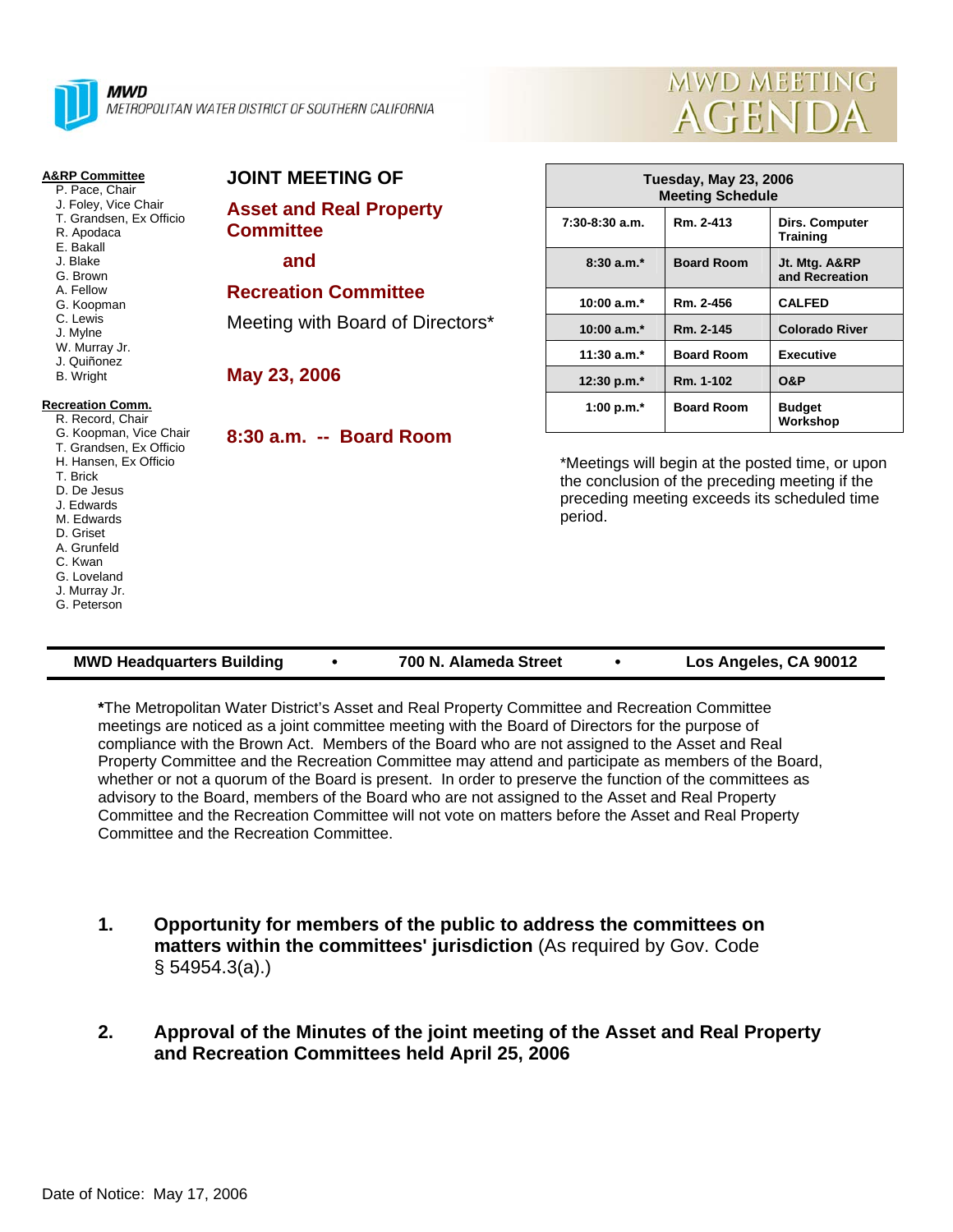#### **3. CONSENT CALENDAR ITEMS — ACTION**

- 7-1 Grant conditional approval for the 95<sup>th</sup> Fringe Area Annexation to Eastern Municipal Water District and Metropolitan; and adopt resolution of intention to impose water standby charge. (A&RP)
- 7-2 Authorize increase of \$250,000 in maximum amount payable under contract with Keyser Marston Associates, Inc. and increase of \$150,000 in maximum amount payable under contract with Richards, Watson & Gershon for services related to negotiations for the Diamond Valley Recreation and Land Development Project. (Rec., L&C)

#### **4. OTHER BOARD ITEMS — ACTION**

8-1 Authorize (1) expenditure of \$2.61 million from the Diamond Valley Lake Recreation Appropriation; (2) design of two projects; and (3) amending agreements for professional services (Approp. 15334). (Rec.)

#### **5. COMMITTEE ITEMS**

- a. Update on Information Technology Strategic Plan Quarterly Report ending March 2006. (A&RP)
- b. Oral report on Quarterly Real Estate Activities. (A&RP)
- c. Report on the Diamond Valley Lake Recreation Area. (Rec.)
- d. Status on negotiations with Shopoff/Centex for Diamond Valley Lake Recreation and Land Development Program. (A&RP, Rec.) **[Conference with real property negotiators; property is approximately 1,400 acres located at Diamond Valley Lake in Hemet, California; agency negotiators: Jill Wicke, Lilly Shraibati, Joseph Vanderhorst, and Curtis Baynes; negotiating parties: The Shopoff Group and Centex Homes; under negotiation: price and terms; may be heard in closed session pursuant to Gov. Code Section 54956.8]**

#### **6. MANAGEMENT REPORT**

a. Real Property Development and Management Manager's report

#### **7. FUTURE AGENDA ITEMS**

None